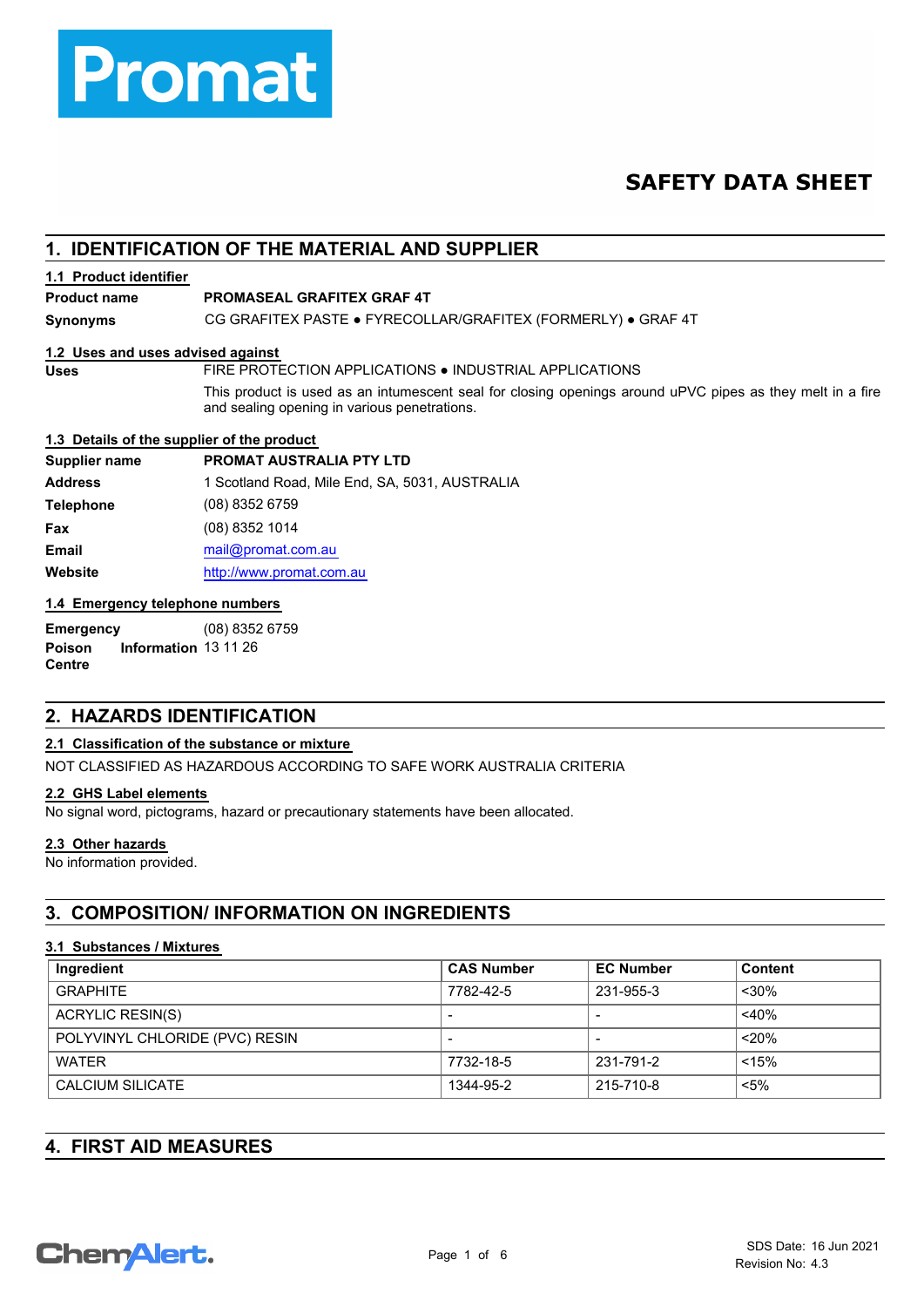#### **4.1 Description of first aid measures**

- If in eyes, hold eyelids apart and flush continuously with running water. Continue flushing until advised to stop by a Poisons Information Centre, a doctor, or for at least 15 minutes. **Eye Inhalation** If inhaled, remove from contaminated area. Apply artificial respiration if not breathing. If skin or hair contact occurs, remove contaminated clothing and flush skin and hair with running water. Continue flushing with water until advised to stop by a Poisons Information Centre or a doctor. **Skin**
- For advice, contact a Poisons Information Centre on 13 11 26 (Australia Wide) or a doctor (at once). If swallowed, do not induce vomiting. **Ingestion**

**First aid facilities** None allocated.

#### **4.2 Most important symptoms and effects, both acute and delayed**

Adverse effects not expected from this product under normal conditions of use.

#### **4.3 Immediate medical attention and special treatment needed**

Treat symptomatically.

### **5. FIRE FIGHTING MEASURES**

#### **5.1 Extinguishing media**

Use an extinguishing agent suitable for the surrounding fire.

#### **5.2 Special hazards arising from the substance or mixture**

Non flammable. May evolve toxic gases if strongly heated.

#### **5.3 Advice for firefighters**

No fire or explosion hazard exists.

#### **5.4 Hazchem code**

None allocated.

### **6. ACCIDENTAL RELEASE MEASURES**

#### **6.1 Personal precautions, protective equipment and emergency procedures**

Wear Personal Protective Equipment (PPE) as detailed in section 8 of the SDS.

#### **6.2 Environmental precautions**

Prevent product from entering drains and waterways.

#### **6.3 Methods of cleaning up**

If spilt, collect and reuse where possible. Alternatively, contain spillage, then collect and place in suitable containers for disposal.

#### **6.4 Reference to other sections**

See Sections 8 and 13 for exposure controls and disposal.

### **7. HANDLING AND STORAGE**

#### **7.1 Precautions for safe handling**

Before use carefully read the product label. Use of safe work practices are recommended to avoid eye or skin contact and inhalation. Observe good personal hygiene, including washing hands before eating. Prohibit eating, drinking and smoking in contaminated areas.

#### **7.2 Conditions for safe storage, including any incompatibilities**

Store in a cool, dry, well ventilated area, removed from incompatible substances and foodstuffs. Ensure containers are adequately labelled, protected from physical damage and sealed when not in use.

#### **7.3 Specific end uses**

No information provided.

# **ChemAlert.**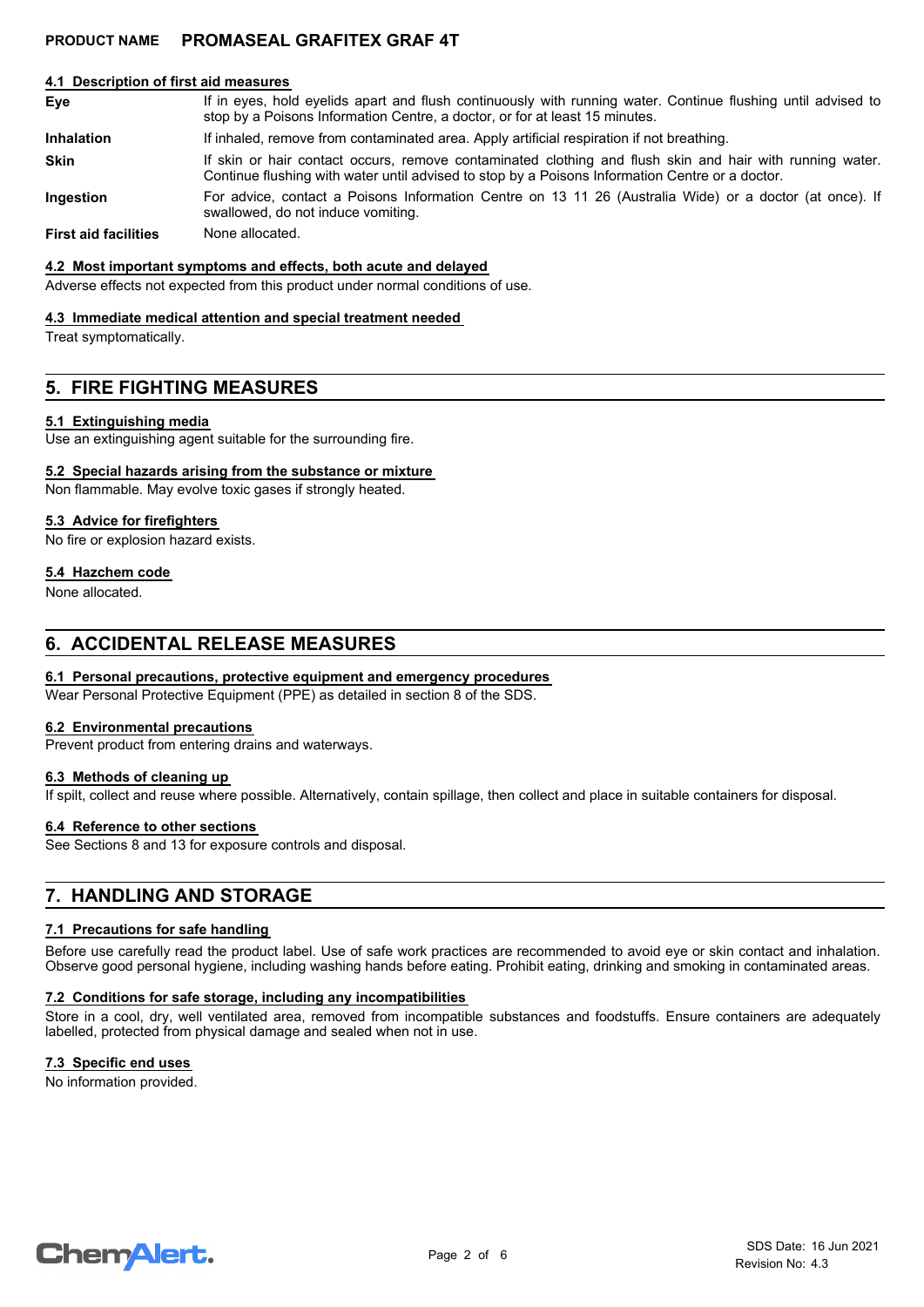### **8. EXPOSURE CONTROLS / PERSONAL PROTECTION**

#### **8.1 Control parameters**

### **Exposure standards**

| Ingredient                         | <b>Reference</b> | <b>TWA</b> |                   | <b>STEL</b>              |                   |
|------------------------------------|------------------|------------|-------------------|--------------------------|-------------------|
|                                    |                  | ppm        | mq/m <sup>3</sup> | ppm                      | mq/m <sup>3</sup> |
| Calcium silicate (a)               | SWA [AUS]        | $-$        | 10                | $\sim$                   | $\qquad \qquad$   |
| Graphite (all forms except fibres) | SWA [AUS]        | $-$        |                   | $\overline{\phantom{a}}$ | $-$               |

#### **Biological limits**

No biological limit values have been entered for this product.

#### **8.2 Exposure controls**

**Engineering controls** Avoid inhalation. Use in well ventilated areas.

#### **PPE**

| Wear splash-proof goggles.                   |
|----------------------------------------------|
| Wear PVC or rubber gloves.                   |
| Not required under normal conditions of use. |
| Not required under normal conditions of use. |
|                                              |



### **9. PHYSICAL AND CHEMICAL PROPERTIES**

#### **9.1 Information on basic physical and chemical properties**

| <b>Appearance</b>                | <b>GREY PASTF</b>    |
|----------------------------------|----------------------|
| Odour                            | <b>SLIGHT ODOUR</b>  |
| <b>Flammability</b>              | NON FLAMMABLE        |
| <b>Flash point</b>               | NOT RELEVANT         |
| <b>Boiling point</b>             | NOT AVAILABLE        |
| <b>Melting point</b>             | <b>NOT AVAILABLE</b> |
| <b>Evaporation rate</b>          | NOT AVAILABLE        |
| рH                               | <b>NOT AVAILABLE</b> |
| <b>Vapour density</b>            | NOT AVAILABLE        |
| <b>Relative density</b>          | 1.1 to 1.2           |
| Solubility (water)               | <b>INSOLUBLE</b>     |
| Vapour pressure                  | NOT AVAILABLE        |
| <b>Upper explosion limit</b>     | NOT RELEVANT         |
| Lower explosion limit            | <b>NOT RELEVANT</b>  |
| <b>Partition coefficient</b>     | NOT AVAILABLE        |
| <b>Autoignition temperature</b>  | NOT AVAILABLE        |
| <b>Decomposition temperature</b> | NOT AVAILABLE        |
| Viscosity                        | NOT AVAILABLE        |
| <b>Explosive properties</b>      | NOT AVAILABLE        |
| <b>Oxidising properties</b>      | NOT AVAILABLE        |
| <b>Odour threshold</b>           | NOT AVAILABLE        |
|                                  |                      |

### **10. STABILITY AND REACTIVITY**

#### **10.1 Reactivity**

Carefully review all information provided in sections 10.2 to 10.6.

### **10.2 Chemical stability**

Stable under recommended conditions of storage.

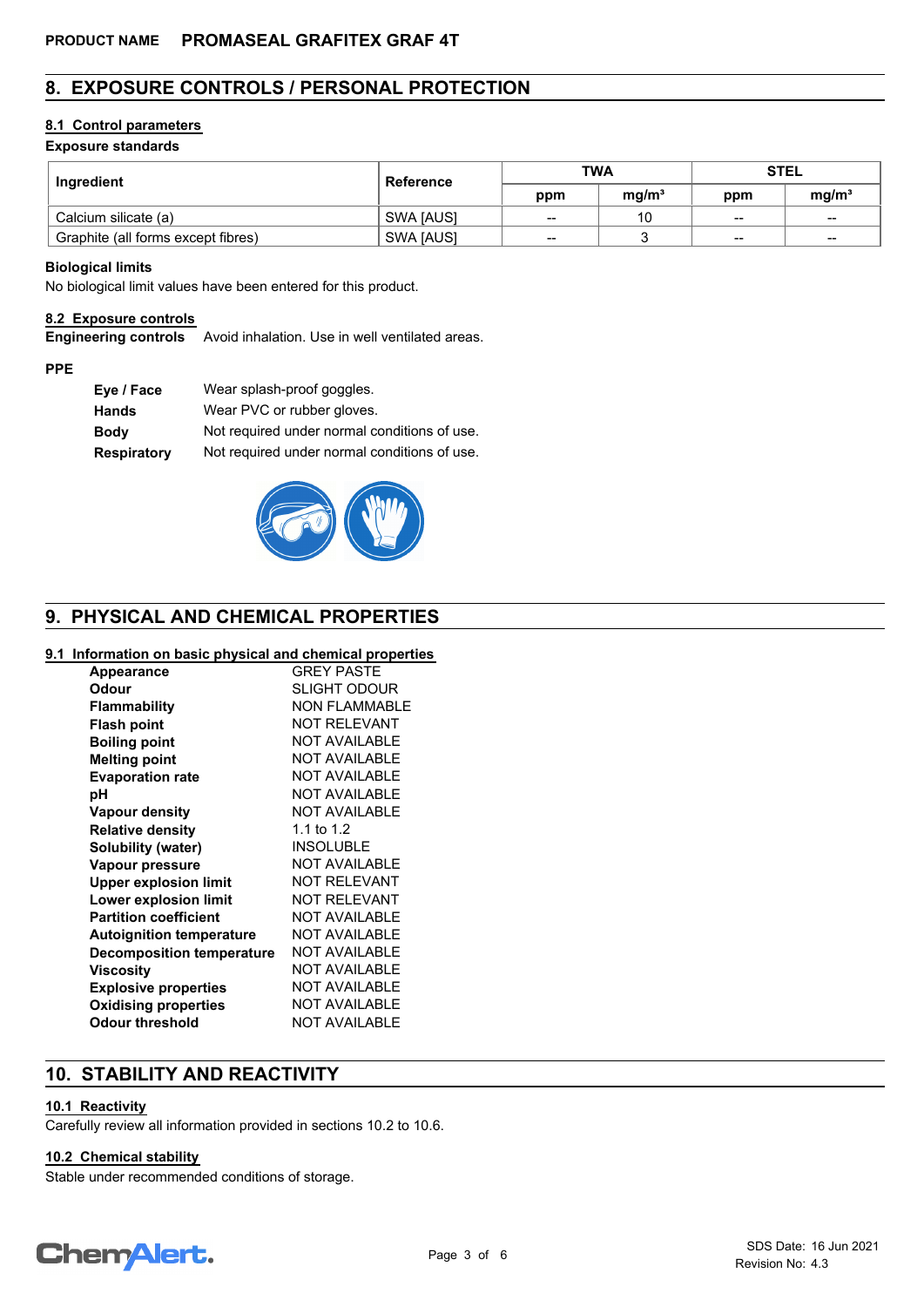#### **10.3 Possibility of hazardous reactions**

Polymerization is not expected to occur.

#### **10.4 Conditions to avoid**

Avoid contact with incompatible substances.

#### **10.5 Incompatible materials**

Incompatible with oxidising agents (e.g. hypochlorites), acids (e.g. nitric acid) and alkalis (e.g. sodium hydroxide).

#### **10.6 Hazardous decomposition products**

May evolve toxic gases if heated to decomposition.

### **11. TOXICOLOGICAL INFORMATION**

#### **11.1 Information on toxicological effects**

| Acute toxicity                     | No known toxicity data is available for this product. Based on available data, the classification criteria are not<br>met. |
|------------------------------------|----------------------------------------------------------------------------------------------------------------------------|
| Skin                               | Not classified as a skin irritant. Contact may result in mild irritation.                                                  |
| Eye                                | Not classified as an eye irritant. Contact may cause discomfort, lacrimation and redness.                                  |
| Sensitisation                      | Not classified as causing skin or respiratory sensitisation.                                                               |
| <b>Mutagenicity</b>                | No evidence of mutagenic effects.                                                                                          |
| Carcinogenicity                    | No evidence of carcinogenic effects.                                                                                       |
| Reproductive                       | No relevant or reliable studies were identified.                                                                           |
| STOT - single<br>exposure          | Not classified as causing organ damage from single exposure.                                                               |
| <b>STOT - repeated</b><br>exposure | Not classified as causing organ damage from repeated exposure.                                                             |
| Aspiration                         | This product does not present an aspiration hazard.                                                                        |

### **12. ECOLOGICAL INFORMATION**

#### **12.1 Toxicity**

No information provided.

#### **12.2 Persistence and degradability**

No information provided.

#### **12.3 Bioaccumulative potential**

No information provided.

#### **12.4 Mobility in soil**

No information provided.

#### **12.5 Other adverse effects**

VOC <1gms/L when tested to SCAQMD Method 303-91 Determination of Volatile Organic Compounds (VOC) in Various Materials as referenced by South Coast Air Quality Management Division (SCAQMD) Rule 1168

### **13. DISPOSAL CONSIDERATIONS**

### **13.1 Waste treatment methods**

**Waste disposal**

For small amounts, absorb with sand, vermiculite or similar and dispose of to an approved landfill site. Contact the manufacturer/supplier for additional information if disposing of large quantities (if required).

Legislation **Dispose of in accordance with relevant local legislation.** 

### **14. TRANSPORT INFORMATION**

#### **NOT CLASSIFIED AS A DANGEROUS GOOD BY THE CRITERIA OF THE ADG CODE, IMDG OR IATA**

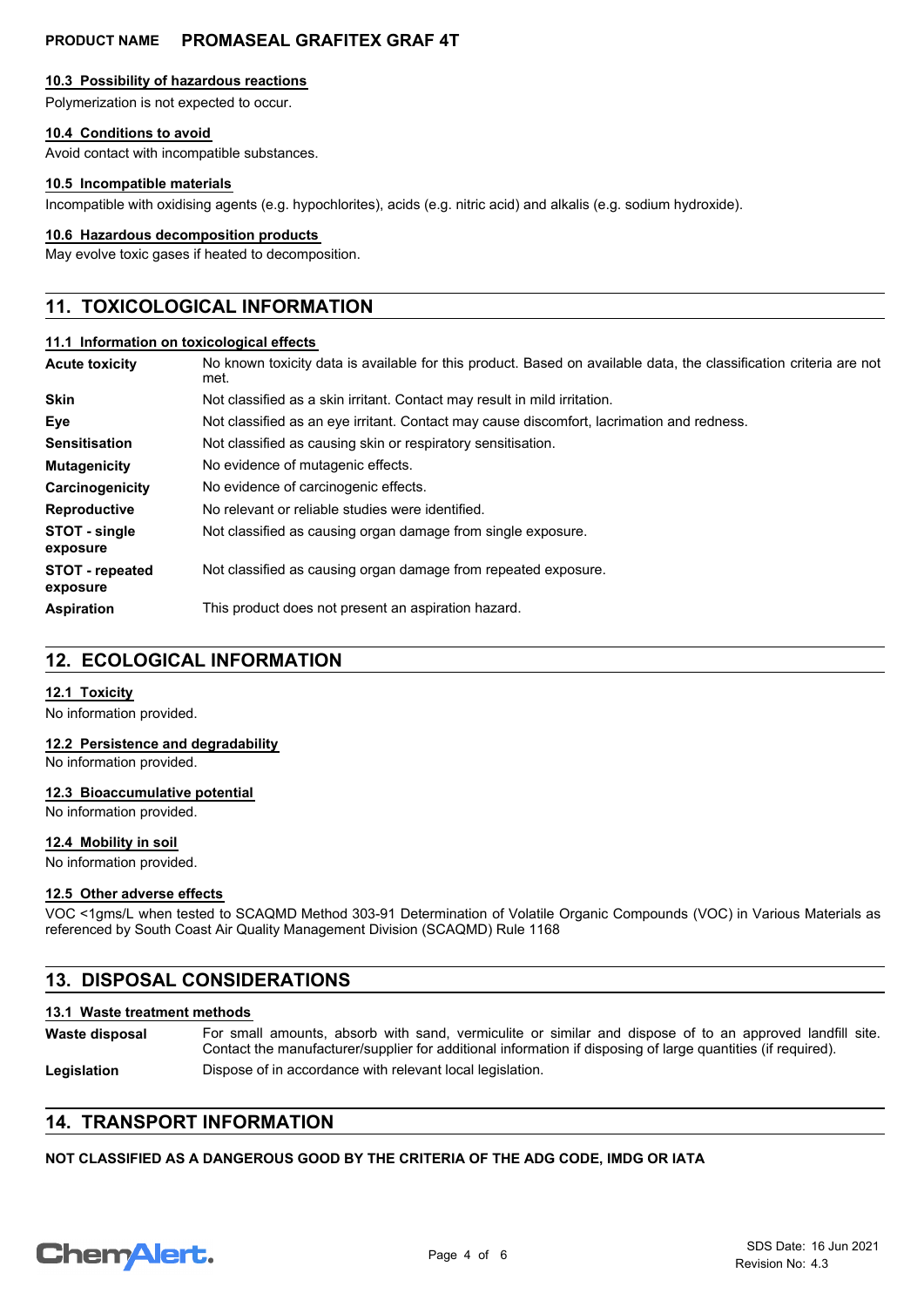|                                     | <b>LAND TRANSPORT (ADG)</b> | <b>SEA TRANSPORT (IMDG / IMO)</b> | AIR TRANSPORT (IATA / ICAO) |
|-------------------------------------|-----------------------------|-----------------------------------|-----------------------------|
| 14.1 UN Number                      | None allocated.             | None allocated.                   | None allocated.             |
| 14.2 Proper<br><b>Shipping Name</b> | None allocated.             | None allocated.                   | None allocated.             |
| 14.3 Transport<br>hazard class      | None allocated.             | None allocated.                   | None allocated.             |
| 14.4 Packing Group                  | None allocated.             | None allocated.                   | None allocated.             |

#### **14.5 Environmental hazards**

No information provided.

#### **14.6 Special precautions for user**

**Hazchem code** None allocated.

#### **15. REGULATORY INFORMATION**

**15.1 Safety, health and environmental regulations/legislation specific for the substance or mixture**

A poison schedule number has not been allocated to this product using the criteria in the Standard for the Uniform Scheduling of Medicines and Poisons (SUSMP). **Poison schedule**

Safe Work Australia criteria is based on the Globally Harmonised System (GHS) of Classification and Labelling of Chemicals (GHS Revision 7). **Classifications**

#### **AUSTRALIA: AIIC (Australian Inventory of Industrial Chemicals)** All components are listed on AIIC, or are exempt. **Inventory listings**

### **16. OTHER INFORMATION**

PERSONAL PROTECTIVE EQUIPMENT GUIDELINES: **Additional information**

The recommendation for protective equipment contained within this report is provided as a guide only. Factors such as form of product, method of application, working environment, quantity used, product concentration and the availability of engineering controls should be considered before final selection of personal protective equipment is made.

HEALTH EFFECTS FROM EXPOSURE:

It should be noted that the effects from exposure to this product will depend on several factors including: form of product; frequency and duration of use; quantity used; effectiveness of control measures; protective equipment used and method of application. Given that it is impractical to prepare a report which would encompass all possible scenarios, it is anticipated that users will assess the risks and apply control methods where appropriate.